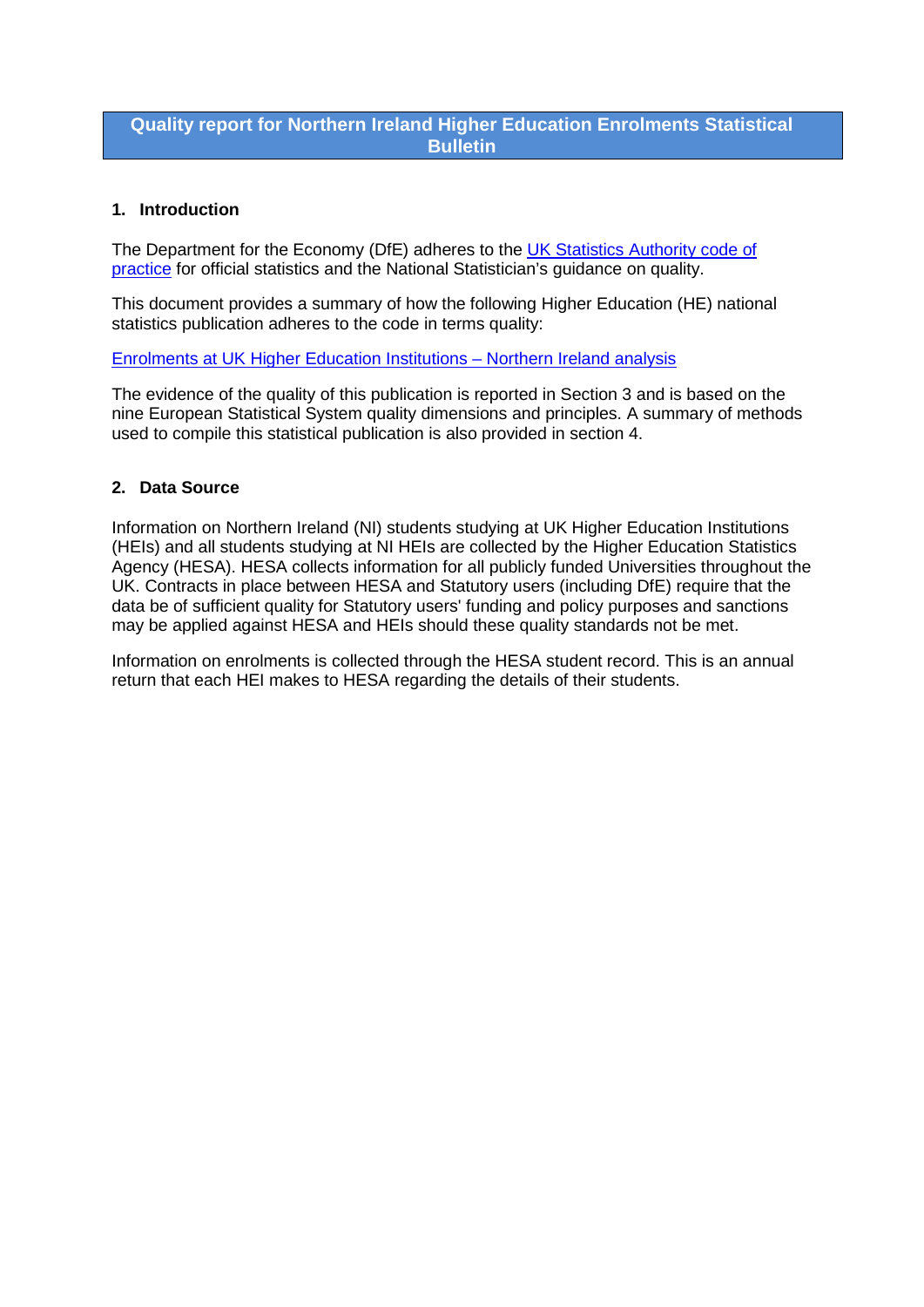# **3. Data Quality Report**

| <b>Dimension</b>                          | Assessment by the author                                                                                                                                                                                                                                                                                                                                                                                                                                                                                                                                                                                                                                                                                                                                                                                               |
|-------------------------------------------|------------------------------------------------------------------------------------------------------------------------------------------------------------------------------------------------------------------------------------------------------------------------------------------------------------------------------------------------------------------------------------------------------------------------------------------------------------------------------------------------------------------------------------------------------------------------------------------------------------------------------------------------------------------------------------------------------------------------------------------------------------------------------------------------------------------------|
| <b>Relevance</b>                          | The degree to which the statistical product meets user needs in both<br>coverage and content.                                                                                                                                                                                                                                                                                                                                                                                                                                                                                                                                                                                                                                                                                                                          |
|                                           | The Enrolments statistical bulletin is designed to give an overview of the<br>number of students from NI studying at HEIs in NI and GB, and the number of<br>students who attend NI HEIs. The information is broken down by a number of<br>variables including – gender, age, mode & level of study, subject, location of<br>institution and domicile. The report also provides UK figures for comparison<br>and information for the last 5 years to allow changes over time to be analysed.                                                                                                                                                                                                                                                                                                                           |
|                                           | The statistical bulletins are used by a variety of customers both internal and<br>external. For example, they are used by DfE policy development officials to<br>monitor existing policies, to allocate funding and for future planning; by other<br>government departments and agencies such as NISRA to produce their<br>multiple deprivation measures; by prospective students to inform their choices<br>around higher education; and by local businesses to quantify the supply of<br>graduates in their business area. Customers' views on the bulletins are sought<br>on a regular basis and feedback from previous years has been very positive.<br>Results from previous customer surveys can be viewed at:<br>https://www.economy-ni.gov.uk/articles/uk-higher-education-enrolments-<br>consultation-summary |
|                                           | The bulletin is divided into two sections. Section 1 focuses on NI domiciled<br>students enrolled at HEIs in NI, England, Scotland or Wales. Section 2<br>concentrates on all students enrolled at NI HEIs. This division into two sections<br>reflects the two distinct policy and operational responsibilities of the Minister<br>and the Department. Furthermore, it is clear from the customer feedback, the<br>nature of the questions on HE asked in the Northern Ireland Assembly, and the<br>coverage of HE issues in the local media, for example, that these two aspects<br>are of interest to readers.                                                                                                                                                                                                      |
|                                           | The bulletin presents a NI specific analysis with relevant UK comparisons and<br>time series comparisons which cover the majority of the issues that receive<br>data requests by users.                                                                                                                                                                                                                                                                                                                                                                                                                                                                                                                                                                                                                                |
|                                           | Further information on how customers' needs are assessed can be found in the<br>section below titled 'Assessment of User Needs and Perceptions'.                                                                                                                                                                                                                                                                                                                                                                                                                                                                                                                                                                                                                                                                       |
| <b>Accuracy and</b><br><b>Reliability</b> | The proximity between an estimate and the unknown true value.                                                                                                                                                                                                                                                                                                                                                                                                                                                                                                                                                                                                                                                                                                                                                          |
|                                           | Data Collection                                                                                                                                                                                                                                                                                                                                                                                                                                                                                                                                                                                                                                                                                                                                                                                                        |
|                                           | Information presented in the enrolments statistical bulletin is based on data<br>returned to HESA by the HEIs through the student record. This return covers<br>all students who attend each institution, therefore issues of sampling error and<br>estimates are not relevant to this data. For this data collection, the accuracy of<br>the information returned and the scale of missing data are more important.<br>These issues are kept to a minimum by having in place stringent data quality<br>checks and validations procedures.                                                                                                                                                                                                                                                                             |
|                                           | The HE institution at which each student is registered is responsible for<br>submitting the data to HESA about that student. The institutions data must go                                                                                                                                                                                                                                                                                                                                                                                                                                                                                                                                                                                                                                                             |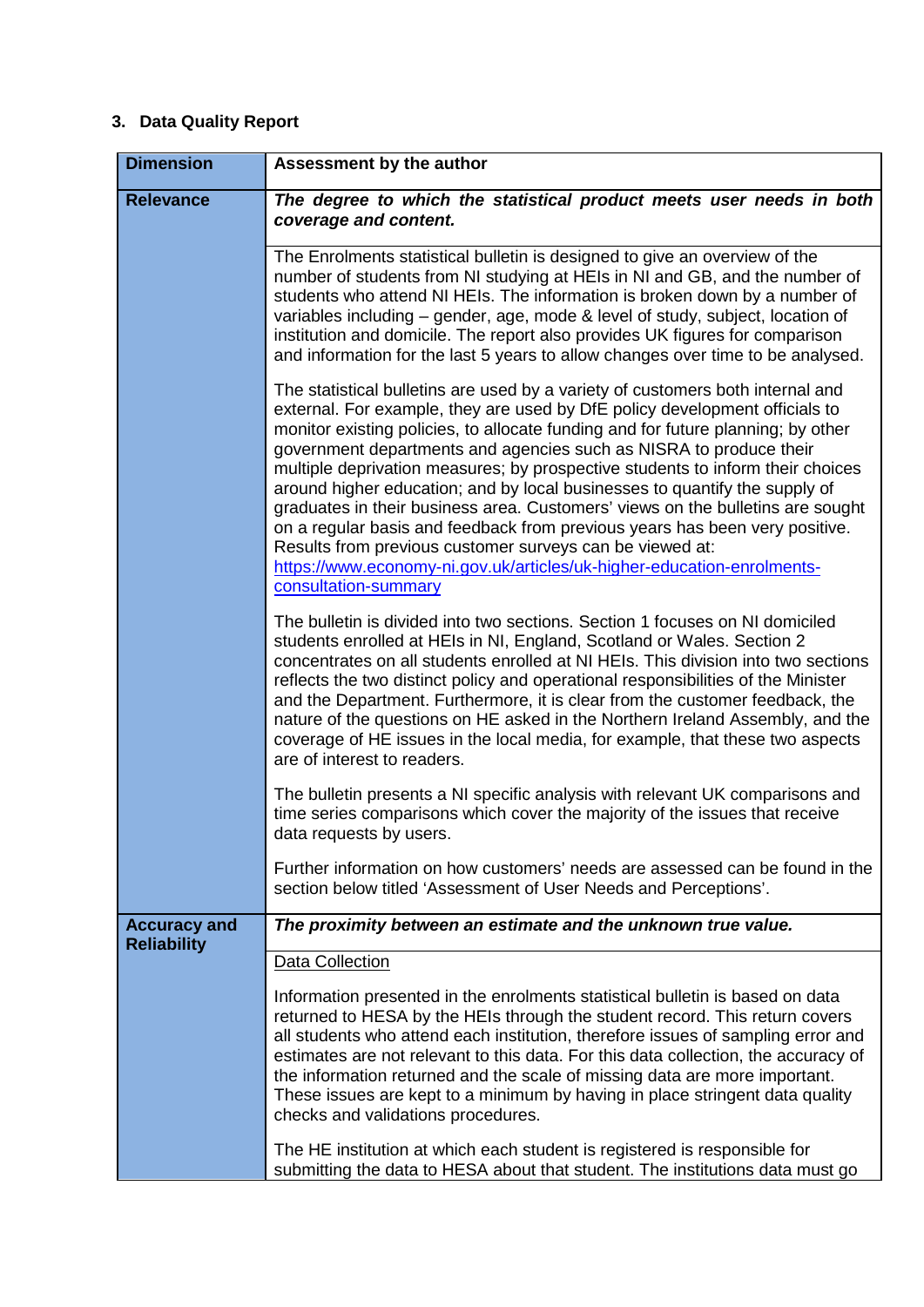|                                             | through over 700 validation checks in order for a return to be accepted. These<br>checks ensure that the data are accurate in terms of format and logic. There<br>are specific validations checks for NI HEIs which cover variables collected from<br>NI HEIs only, for example, religion, dependents and marital status. Year-on-<br>year changes are examined closely to see if they fall outside of an expected<br>range and counts of students are also compared annually with returns made to<br>funding bodies in respect of state funding allocation. Any issues arising from<br>any of the above stages of quality assurance are returned to the institution to<br>verify.                                                                                         |
|---------------------------------------------|----------------------------------------------------------------------------------------------------------------------------------------------------------------------------------------------------------------------------------------------------------------------------------------------------------------------------------------------------------------------------------------------------------------------------------------------------------------------------------------------------------------------------------------------------------------------------------------------------------------------------------------------------------------------------------------------------------------------------------------------------------------------------|
|                                             | In terms of missing data items, the majority of data items are collected for all<br>students. However, some variables are collected for a particular set of students<br>- i.e. religion, marital status and dependents are collected only for NI students<br>at NI HEIs. Some data items may include categories for 'unknown' or<br>'information refused' and not all data items are mandatory for a student to<br>provide. In such cases, definitions and notes are provided within the statistical<br>bulletin. The level of unknown entries within data items are routinely monitored<br>during the data collection process. Any HEI recording abnormally high levels of<br>unknown values in key data items are strongly encouraged to reduce this level<br>over time. |
|                                             | In previous years, DfE has hosted data quality seminars for the four NI HEIs.<br>These seminars provide institutions with the platform to interact with HESA in<br>order to update and improve their data quality methods.                                                                                                                                                                                                                                                                                                                                                                                                                                                                                                                                                 |
|                                             | <b>Production of statistics</b>                                                                                                                                                                                                                                                                                                                                                                                                                                                                                                                                                                                                                                                                                                                                            |
|                                             | On receipt of data from HESA, DfE statisticians produce NI specific datasets<br>that are cross-verified, across a range of variables, with previously published<br>HESA data. Prior to publication, DfE's bulletins will undergo rigorous checking<br>procedures including peer review of syntax used to analyse data from the<br>HESA databases, parallel production of data tables using pivot tables and<br>statistical software packages, and extensive proof reading of commentary,<br>tables, notes to readers and definitions. Finally, publications also require senior<br>staff sign-off before release.                                                                                                                                                          |
| <b>Timeliness and</b><br><b>Punctuality</b> | Timeliness refers to the time gap between publication and the reference<br>period. Punctuality refers to the gap between planned and actual<br>publication dates.                                                                                                                                                                                                                                                                                                                                                                                                                                                                                                                                                                                                          |
|                                             | HESA collect enrolments data from the institutions retrospectively in the<br>autumn following the academic year to which the data relates. For the 2015/16<br>academic year the data collection process opened in August 2016 with a return<br>date of mid September. The data quality and validation phase continued<br>through September and October with final sign off at the end of October. HESA<br>then processed the data and supplied the final data to DfE statisticians in<br>December 2016.                                                                                                                                                                                                                                                                    |
|                                             | In December and January, DfE statisticians created and verified two NI specific<br>datasets (one for NI students at UK HEIs and one for all students at NI HEIs)<br>and developed and quality assured the Enrolments statistical bulletin.                                                                                                                                                                                                                                                                                                                                                                                                                                                                                                                                 |
|                                             | Following agreed practice with HESA, DfE does not publish its Higher<br>Education statistical bulletins until a first release of the data are made by<br>HESA. For the 2015/16 academic year, HESA first published information on<br>enrolments on 12 January 2017. DfE published its Enrolments statistical                                                                                                                                                                                                                                                                                                                                                                                                                                                               |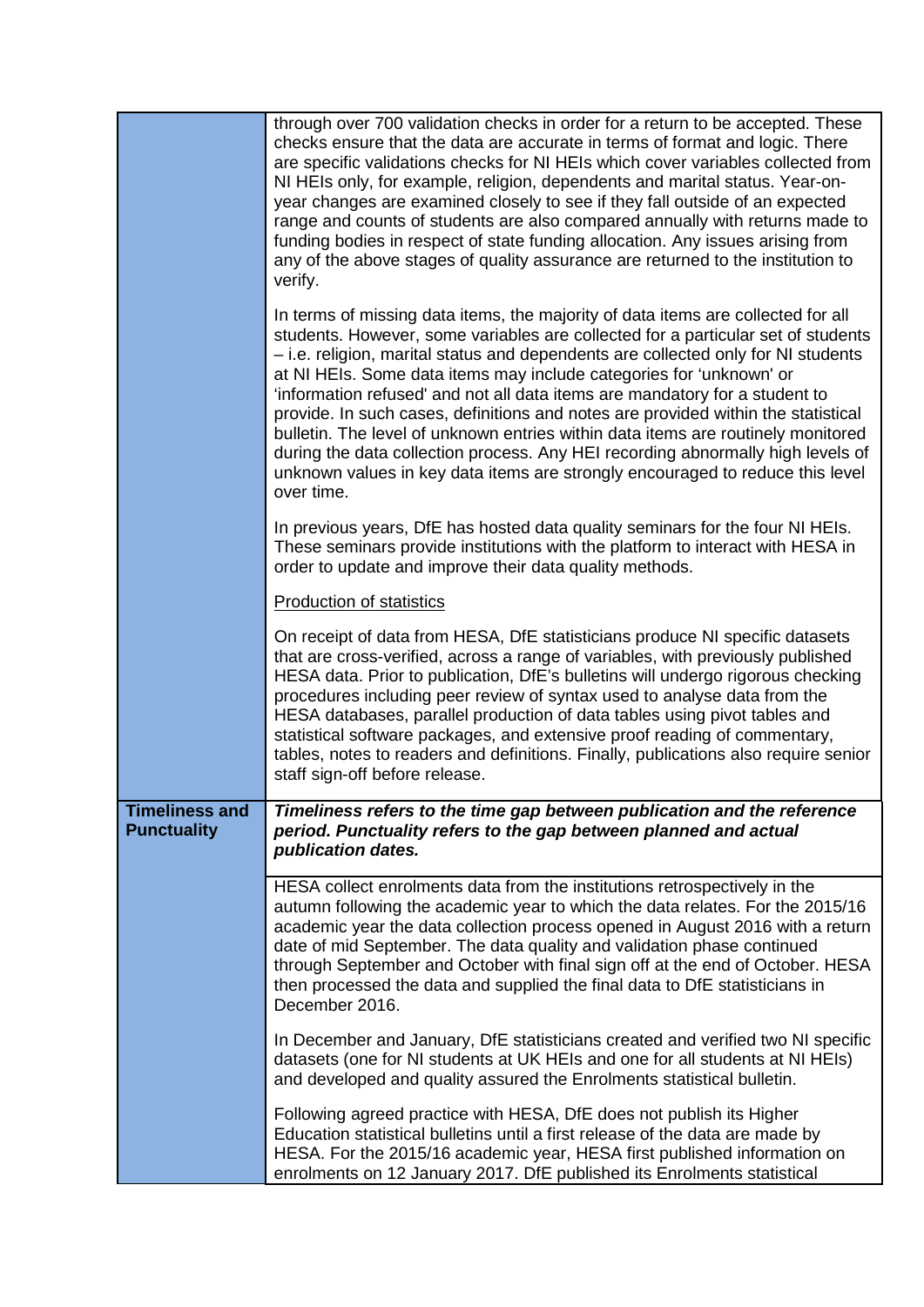|                                              | bulletin on 16 February 2017.                                                                                                                                                                                                                                                                                                                                                                                                                                                                                                                                                                                                                                                                  |
|----------------------------------------------|------------------------------------------------------------------------------------------------------------------------------------------------------------------------------------------------------------------------------------------------------------------------------------------------------------------------------------------------------------------------------------------------------------------------------------------------------------------------------------------------------------------------------------------------------------------------------------------------------------------------------------------------------------------------------------------------|
|                                              | DfE's Higher Education publication dates are pre-announced through its<br>publication schedule on the DfE website and through the National Statistics<br>Gov.uk release calendar system. In previous years, DfE has always met its<br>pre-announced dates for Higher Education statistical bulletins. In the event that<br>a pre-announced publication date cannot be met, then this will be announced<br>on the DfE website, along with the reasons for the delay.                                                                                                                                                                                                                            |
| <b>Accessibility</b><br>and Clarity          | Accessibility is the ease with which users are able to access the data,<br>also reflecting the format in which the data are available and the<br>availability of supporting information. Clarity refers to the quality and<br>sufficiency of the metadata, illustrations and accompanying advice.                                                                                                                                                                                                                                                                                                                                                                                              |
|                                              | DfE's Higher Education statistical bulletins are made available on the<br>Department's website (https://www.economy-ni.gov.uk/topics/statistics-and-<br>economic-research/higher-education-statistics) and through a link on the<br>National Statistics Gov.uk publication system<br>https://www.gov.uk/government/statistics. A general press release is also<br>issued, along with an announcement on the Northern Ireland Statistics and<br>Research Agency's <b>Facebook page and DfE's analytical service Twitter feed.</b><br>Recently this has been supplemented with an infographic on both social media<br>and the Departmental website which summarises the data in an image/poster. |
|                                              | Customers who have registered their details with the department will have links<br>to the bulletins emailed to them shortly after release. Paper copies of the<br>publications are also made available to users on request free of charge.                                                                                                                                                                                                                                                                                                                                                                                                                                                     |
|                                              | Data tables are published on the DfE website in excel and CSV format to allow<br>users to carry out further analysis. Users can also request further breakdowns<br>and analysis of the data which along with the statistical bulletins are provided<br>free of charge.                                                                                                                                                                                                                                                                                                                                                                                                                         |
|                                              | Each statistical bulletin includes a section with definitions and notes to readers<br>addressing issues of methodology, coverage and data quality.                                                                                                                                                                                                                                                                                                                                                                                                                                                                                                                                             |
|                                              | Feedback from customers about the format and release practices regarding the<br>bulletins has been very positive. Results from previous customer surveys can<br>be viewed at: https://www.economy-ni.gov.uk/articles/uk-higher-education-<br>enrolments-consultation-summary                                                                                                                                                                                                                                                                                                                                                                                                                   |
| <b>Coherence and</b><br><b>Comparability</b> | Coherence is the degree to which data that are derived from different<br>sources or methods, but refer to the same topic, are similar.<br>Comparability is the degree to which data can be compared over time and<br>domain.                                                                                                                                                                                                                                                                                                                                                                                                                                                                   |
|                                              | <b>Coherence</b>                                                                                                                                                                                                                                                                                                                                                                                                                                                                                                                                                                                                                                                                               |
|                                              | The information collected by HESA regarding NI students at UK HEIs and<br>students at NI HEIs is the only comprehensive source of information on HE in<br>the UK. However, the Universities and Colleges Admissions Service (UCAS)<br>also compile information on students collected through their HE applications<br>process. The UCAS figures differ from HESA figures in a number of ways:                                                                                                                                                                                                                                                                                                  |
|                                              | UCAS measure applications and accepted application to HE, whereas<br>HESA measure actual enrolments.                                                                                                                                                                                                                                                                                                                                                                                                                                                                                                                                                                                           |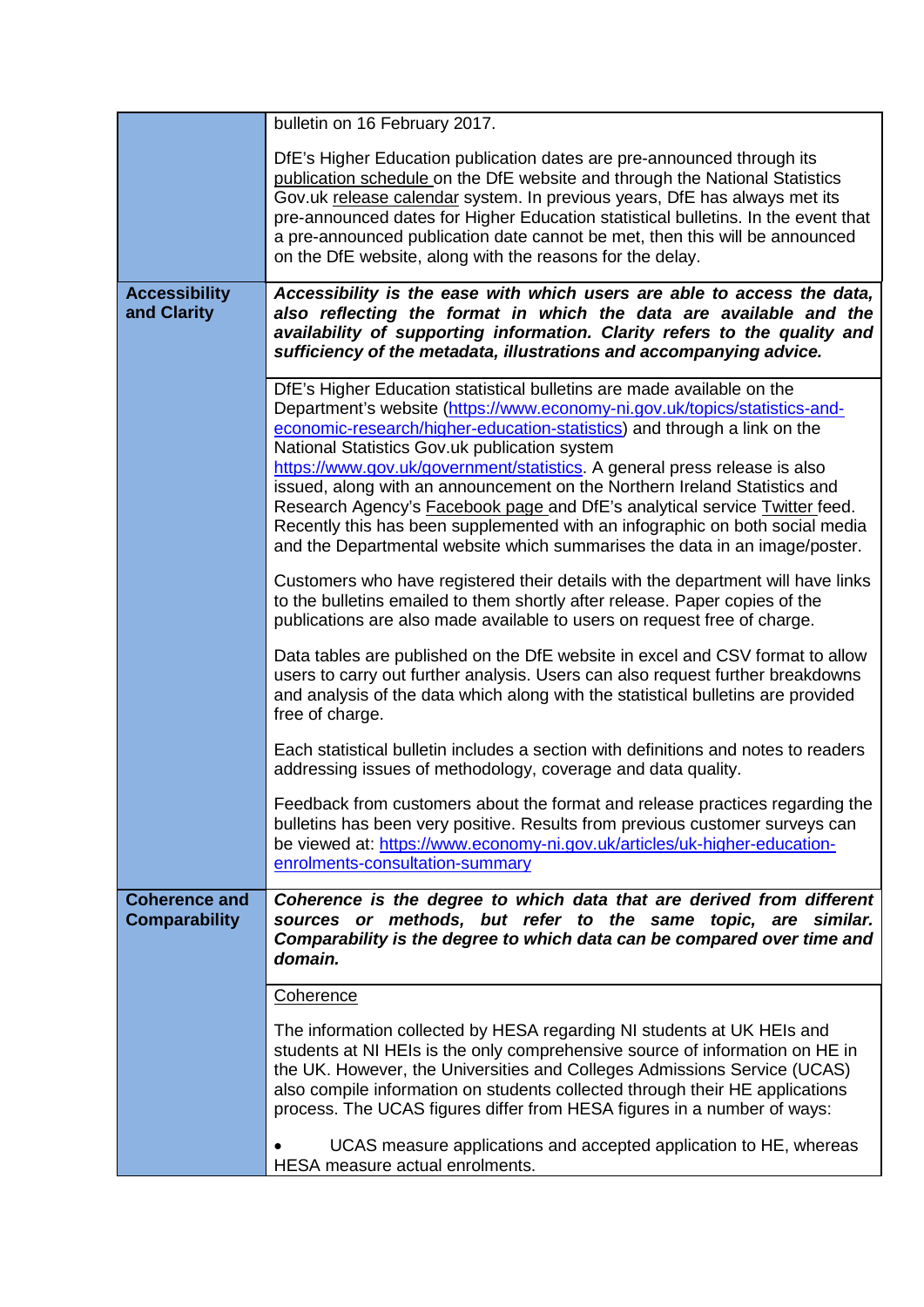|                                                       | The UCAS process focuses on full-time undergraduate courses<br>whereas HESA cover both full-time and part-time enrolments on undergraduate<br>and postgraduate courses.<br>Not all HEIs use the UCAS process, for example, St Mary's University<br>College don't, but they do report their enrolments to HESA.<br>Conversely, not all HEIs use the HESA data collection system. The<br>College of Food and Rural Enterprise use the UCAS system but do not report<br>to HESA.<br>Prospective full-time undergraduate students can also apply directly to<br>an institution without using the UCAS process and as a result would not be<br>included in UCAS statistics, but would be included by HESA.                                                                                                                                                                                                                                                                                                                                                                                                                                                                            |
|-------------------------------------------------------|----------------------------------------------------------------------------------------------------------------------------------------------------------------------------------------------------------------------------------------------------------------------------------------------------------------------------------------------------------------------------------------------------------------------------------------------------------------------------------------------------------------------------------------------------------------------------------------------------------------------------------------------------------------------------------------------------------------------------------------------------------------------------------------------------------------------------------------------------------------------------------------------------------------------------------------------------------------------------------------------------------------------------------------------------------------------------------------------------------------------------------------------------------------------------------|
|                                                       | In addition to the difference in coverage, there are also differences in<br>definitions used to present student numbers. These differences must be taken<br>into account when comparing UCAS and HESA data.                                                                                                                                                                                                                                                                                                                                                                                                                                                                                                                                                                                                                                                                                                                                                                                                                                                                                                                                                                      |
|                                                       | HESA data for NI only covers students who study HE through a Higher<br>Education Institution (HEI), however students can also study HE courses<br>through Further Education (FE) colleges. The Scottish government combine<br>both sets of figures in their publication 'Higher Education Students and<br>Qualifiers at Scottish Institutions 2014-15'. Therefore caution must be<br>exercised when comparing HE statistics from different publications, especially<br>across different countries. To allow our customers to look at the totality of HE<br>provision a factsheet is published on the DfE website annually with the number<br>of NI students enrolled on HE courses in the UK in both HEIs and FE colleges,<br>split by mode and level of study in a five year time series.                                                                                                                                                                                                                                                                                                                                                                                       |
|                                                       | Comparability                                                                                                                                                                                                                                                                                                                                                                                                                                                                                                                                                                                                                                                                                                                                                                                                                                                                                                                                                                                                                                                                                                                                                                    |
|                                                       | HESA is the official agency for the collection of information on publicly funded<br>Higher Education (HE) institutions in the UK. It was set up in 1993 following the<br>White Paper 'Higher Education: a new framework', which called for more<br>coherence in HE statistics. This joint approach throughout the UK had ensured<br>direct comparisons between countries and individual institutions can be made.<br>The specification and definitions of data are subject to a major review every<br>few years. From time to time it is necessary to change definitions which can<br>impact the comparability of time series data. When this does happen any<br>discontinuities in the data are made clear and/or data are backdated to take<br>account of the new definitions. For example, from the 2007/08 academic year<br>the definition of HESA's Standard Registration Population changed to exclude<br>those students who were writing up or on sabbatical. In order to maintain time<br>series accuracy, all historical data published or released by DfE in and after the<br>2007/08 enrolments bulletin uses the new Standard Registration Population<br>definition. |
|                                                       | In each of DfE's Higher Education statistical bulletins comparisons are made<br>over a time series and between NI and other UK countries.                                                                                                                                                                                                                                                                                                                                                                                                                                                                                                                                                                                                                                                                                                                                                                                                                                                                                                                                                                                                                                        |
| <b>Trade-offs</b><br>between Output<br><b>Quality</b> | Trade-offs are the extent to which different aspects of quality are<br>balanced against each other.                                                                                                                                                                                                                                                                                                                                                                                                                                                                                                                                                                                                                                                                                                                                                                                                                                                                                                                                                                                                                                                                              |
| <b>Components</b>                                     | The HEIs must submit their data to HESA retrospectively at the end of each<br>academic year. The HEIs are given about six weeks to get their data passed<br>through HESA's stringent validation procedures. In order for all the data to be<br>collected on time the data collection process allows some tolerance in respect<br>to missing values for certain variables. This trade off between timeliness and                                                                                                                                                                                                                                                                                                                                                                                                                                                                                                                                                                                                                                                                                                                                                                  |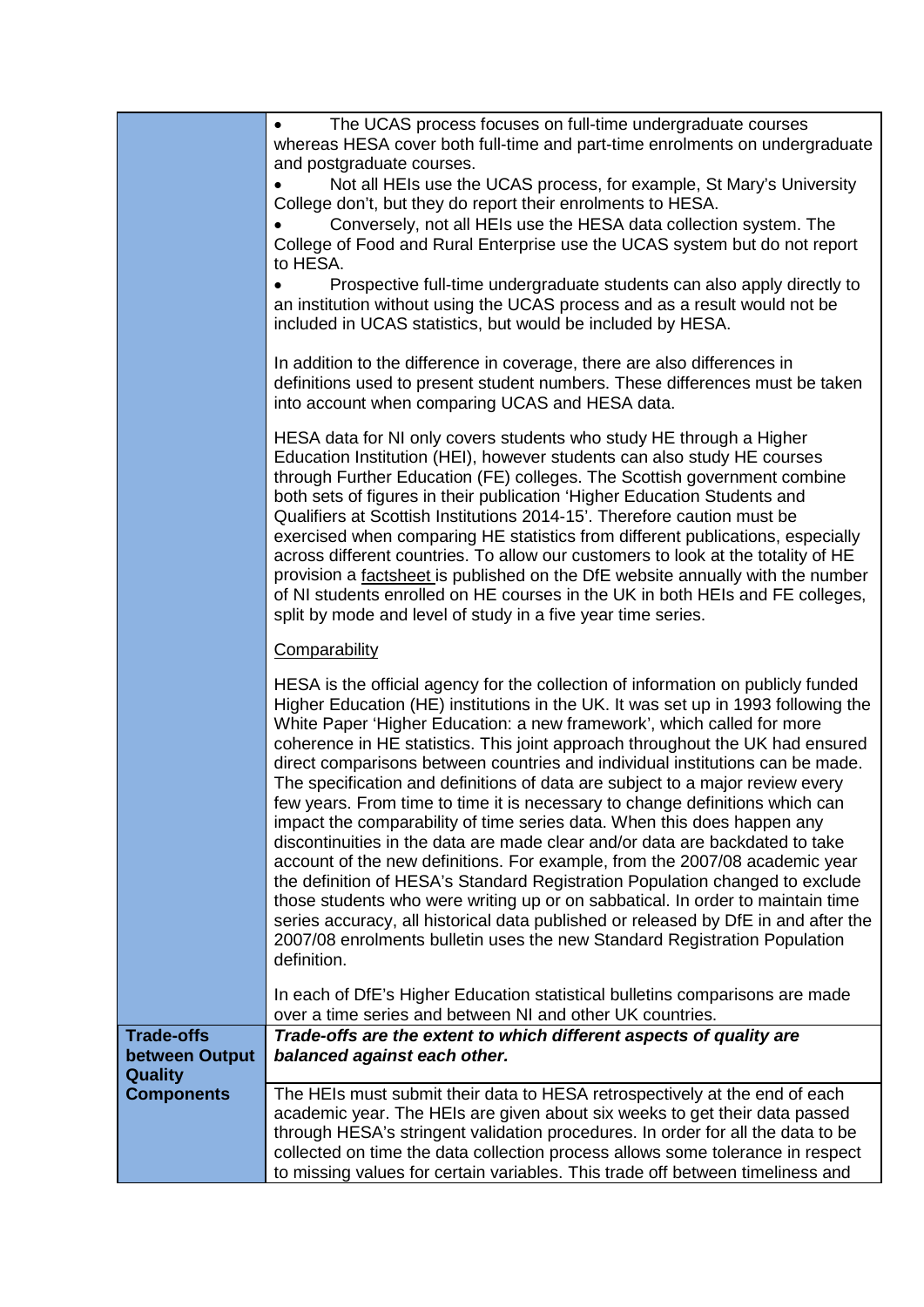|                                                                     | accuracy allows customers to have information as soon as possible after the<br>period to which it refers.                                                                                                                                                                                                                                                                                                                                                                                                                                                                                                                                                                       |
|---------------------------------------------------------------------|---------------------------------------------------------------------------------------------------------------------------------------------------------------------------------------------------------------------------------------------------------------------------------------------------------------------------------------------------------------------------------------------------------------------------------------------------------------------------------------------------------------------------------------------------------------------------------------------------------------------------------------------------------------------------------|
| <b>Assessment of</b><br><b>User Needs and</b><br><b>Perceptions</b> | The processes for finding out about users and uses, and their views on<br>the statistical products.                                                                                                                                                                                                                                                                                                                                                                                                                                                                                                                                                                             |
|                                                                     | DfE statisticians ensure that its Higher Education statistical products are<br>relevant to its customers in a number of ways. An annual survey of customers<br>is carried out to ensure that the bulletins are published in a relevant, accurate<br>and timely manner. Views are sought on any improvements or changes that<br>customers would like to see implemented within the bulletins. If any suggested<br>changes received are deemed appropriate, then they can be incorporated in<br>the next publication. Results from previous customer surveys can be viewed at:<br>https://www.economy-ni.gov.uk/articles/uk-higher-education-enrolments-<br>consultation-summary. |
|                                                                     |                                                                                                                                                                                                                                                                                                                                                                                                                                                                                                                                                                                                                                                                                 |
|                                                                     | DfE statisticians hold regular meetings with DfE policy development officials to<br>ensure that statistical products on Higher Education allow them to effectively<br>develop new and monitor existing policies. At these meetings, DfE statisticians<br>present information from the statistical bulletins and seek feedback from those<br>in attendance.                                                                                                                                                                                                                                                                                                                      |
|                                                                     | There is also a section included in bulletins which asks if any reader has any<br>feedback on the bulletin that they wish to contribute. There is also contact<br>information for members of the Department who the reader can contact if they<br>have a need for further information or clarification.                                                                                                                                                                                                                                                                                                                                                                         |
|                                                                     | All HESA collections undergo a major review cycle every few years to ensure<br>that the data collected is relevant for the current and future needs of<br>customers. DfE statisticians feed into these reviews ensuring that the<br>requirements of NI government are addressed. For example, information on<br>religion, marital status and dependents is collected from NI HEIs only. This<br>allows our customers to meet their equality monitoring needs.                                                                                                                                                                                                                   |
| Performance,                                                        | The effectiveness, efficiency and economy of the statistical output.                                                                                                                                                                                                                                                                                                                                                                                                                                                                                                                                                                                                            |
| <b>Cost and</b><br><b>Respondent</b><br><b>Burden</b>               | The estimated costs, based solely on staff time involved in analysing<br>databases, producing tables, writing narrative, updating notes to readers,<br>formatting bulletins, quality assuring and disseminating hard copies of the<br>bulletin is listed below:                                                                                                                                                                                                                                                                                                                                                                                                                 |
|                                                                     | Enrolments at UK Higher Education Institutions: Northern Ireland analysis -<br>£2,500                                                                                                                                                                                                                                                                                                                                                                                                                                                                                                                                                                                           |
|                                                                     | Please note that there are other significant costs involved in producing and<br>maintaining the datasets from which the bulletin is derived however, these<br>costs would be incurred regardless of whether or not the bulletin is produced.                                                                                                                                                                                                                                                                                                                                                                                                                                    |
|                                                                     | Information used to produce this statistical bulletin is collected as part of the<br>application, admission and administrative process within the HEIs. Therefore,<br>respondent burden on the students is minimal.                                                                                                                                                                                                                                                                                                                                                                                                                                                             |
| Confidentiality,<br><b>Transparency</b><br>and Security             | The procedures and policy used to ensure sound confidentiality, security<br>and transparent practices.                                                                                                                                                                                                                                                                                                                                                                                                                                                                                                                                                                          |
|                                                                     | The following procedures are in place to ensure that data are kept secure and                                                                                                                                                                                                                                                                                                                                                                                                                                                                                                                                                                                                   |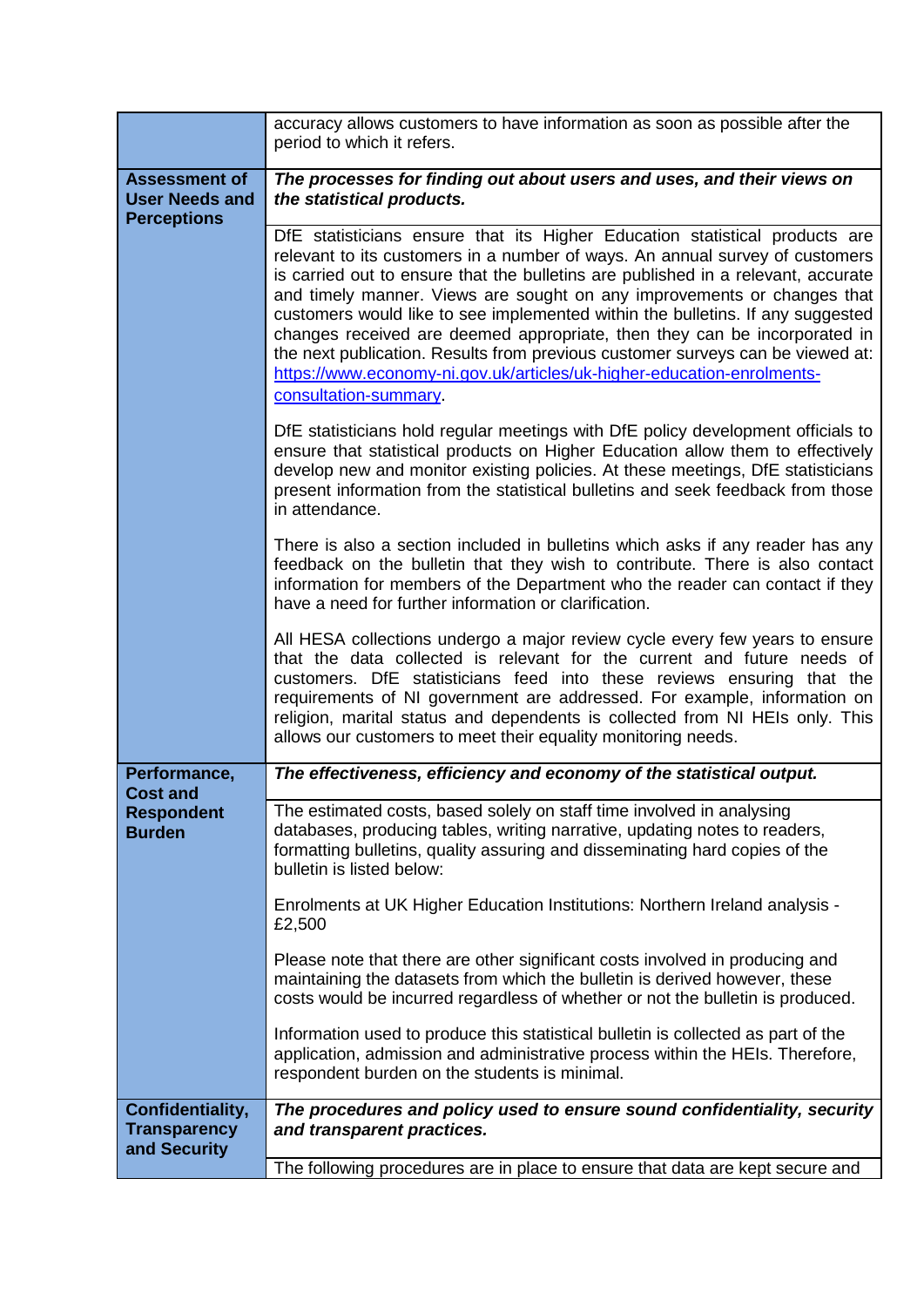| that information released does not identity individuals:                                                                                                                                                                                                                                                                                     |
|----------------------------------------------------------------------------------------------------------------------------------------------------------------------------------------------------------------------------------------------------------------------------------------------------------------------------------------------|
| Data are supplied by HE institutions (HEIs) to HESA via a secure web-based<br>transfer system created and maintained by HESA. HESA supply data to DfE<br>statisticians (and other statutory users) via a secure web based download<br>system. The data are held in DfE on a secure network that can only be<br>accessed by HE statisticians. |
| To prevent the identification of individuals, figures in publications are rounded<br>to the nearest 5, with 0, 1 & 2 rounded to 0.                                                                                                                                                                                                           |

## **4. Summary of methods used to compile the output**

## Data Collection

Data are supplied by HE institutions (HEIs) to HESA via a secure web-based transfer system created and maintained by HESA. The data supplied are subject to an extensive quality assurance process by both HESA and DfE.

The first stage of the quality assurance process in HESA includes a suite of validation checks, which ensure that the data collected meet specification, dates fall within expected ranges and the information provided within fields of data are consistent. Failures at this stage may cause a data return to be rejected, requiring a re-submission from the HEI once corrected. The second stage of quality assurance comprises a verification process whereby frequency counts and cross tabulations are produced automatically from the data submission of each HEI and these are fed back to the HEI. A team of quality assurance analysts at HESA also scrutinise this material. Year-on-year comparisons provide a summary of changes and the level of change in any particular area is examined closely if it falls outside of an expected range. Any issues arising from this stage of quality assurance are logged within an online system to which the submitting HEIs have access. HEIs must respond to each issue to either confirm that anomalies are genuine or correct the data and re-submit. The final stage of the quality assurance process is a sign-off by the head of each HEI confirming that data meet required quality standards and are fit for onward use.

HESA then supply the final data to DfE statisticians (and other statutory users) via a secure web-based download system.

Contracts in place between HESA and Statutory users (including DfE) require that the data be of sufficient quality for statutory users' funding and policy purposes and sanctions may be applied against HESA and HEIs should these quality standards not be met. The quality standards set by statutory users are deemed more than adequate for the purposes of production of Official Statistics.

## Production of statistics

On receipt of data from HESA, DfE statisticians produce two NI specific datasets, one for NI students enrolled at UK HEIs and the second for all students enrolled at NI HEIs. These data sets are cross‐verified, across a range of variables, with previously published HESA data. Once the datasets are completed and verified they are then used to prepare the Enrolments and Qualifications statistical bulletins. Prior to publication, DfE's bulletins will undergo rigorous checking procedures including peer review of syntax used to analyse data from the HESA databases, parallel production of data tables using pivot tables and statistical software packages, and extensive proof reading of commentary, tables, notes to readers and definitions. Finally, publications also require senior staff sign-off before release.